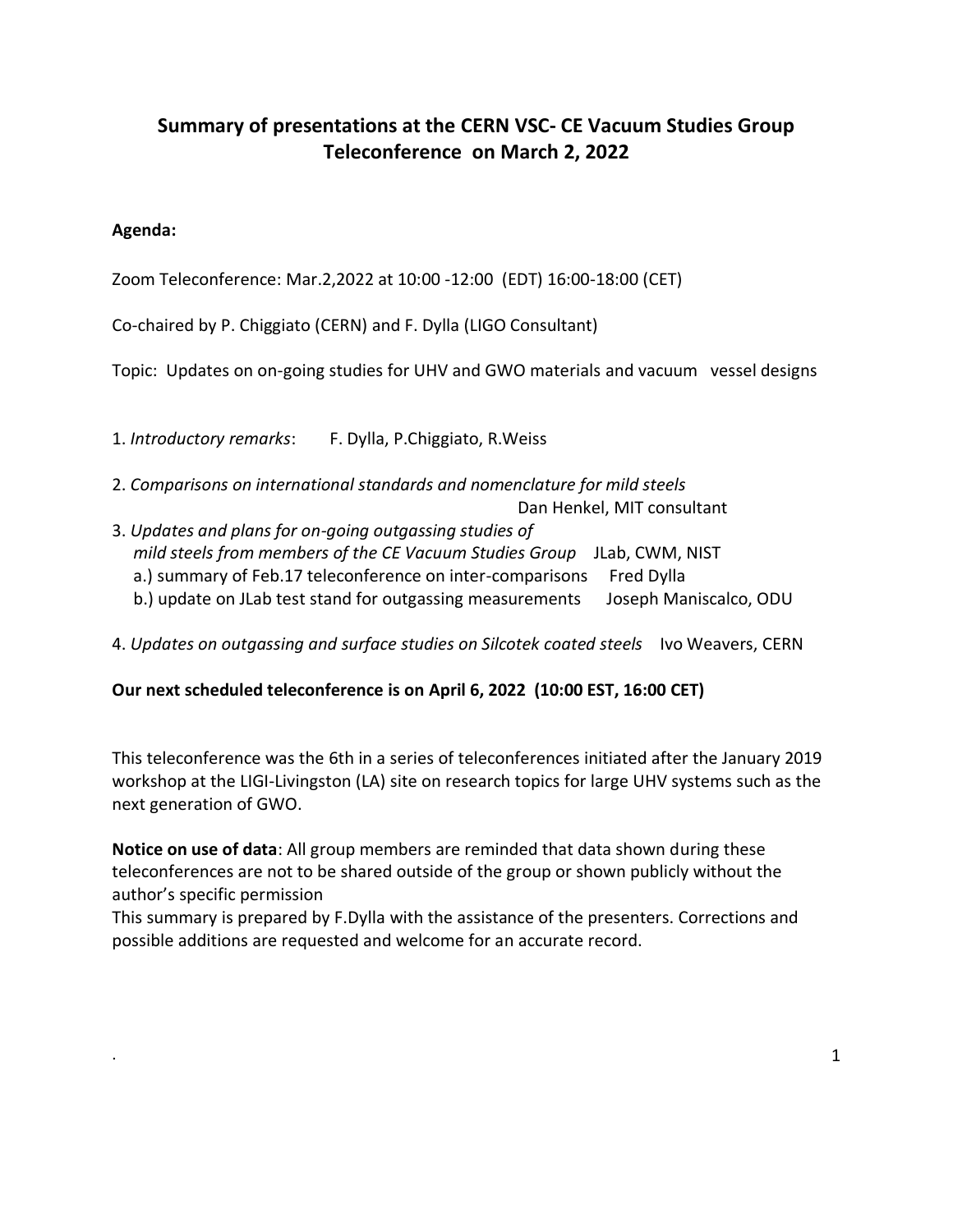#### **1. Introductory Remarks:**

Fred Dylla:

Fred welcomed the group and thanked all participants for their contributions to this informal collaboration and offered our appreciation for Paolo's hosting of these teleconferences and for archiving the group's presentations.

The archive location on the CERN Indico website is the following:

#### [https://indico.cern.ch/category/14657/](https://nam12.safelinks.protection.outlook.com/?url=https%3A%2F%2Findico.cern.ch%2Fcategory%2F14657%2F&data=04%7C01%7Cdylla%40aip.org%7C3a64779263024e6cd56808d9fb7efb6a%7Cdc10e84a5061494682799dd51547c7e9%7C0%7C0%7C637817345077787746%7CUnknown%7CTWFpbGZsb3d8eyJWIjoiMC4wLjAwMDAiLCJQIjoiV2luMzIiLCJBTiI6Ik1haWwiLCJXVCI6Mn0%3D%7C3000&sdata=G%2FhbmPCEEKfP%2Blv1soUjr8x8RwhwoKGJV6ML5JRCURw%3D&reserved=0)

Collaboration members desiring access to the site or with material to archive should send a message to Carlo Scarcia at email: [carlo.scarcia@cern.ch](mailto:carlo.scarcia@cern.ch)

Fred noted that the members of the CE Vacuum study group held a teleconference on Feb. 17<sup>th</sup> to discuss issues that would facilitate the standardization and inter-comparisons of outgassing measurements from several laboratories. He gave a brief summary of this meeting within the agenda below. The informal minutes of this Feb. 17 meeting will be deposited in the archive site.

#### Paolo Chiggiatto:

Paolo presented a brief update on the plans for formalizing the collaboration between the CERN VSC and the EU's Einstein Telescope (ET) project. The joint activities will include VSC exploring the relevant vacuum technology and surface science for the design of the ET vacuum system including the fabrication, preparation and testing of a prototype vacuum tube segment. Paolo noted that it is desired that this CERN-ET collaboration be extended to include collaboration with the US's Cosmic Explorer (CE) project and the informal collaboration on vacuum issues represented by participants in these teleconferences. As a baseline for the ET design efforts, the vacuum requirements for both Virgo and LIGO will be used. The proposed vacuum tube designs for this effort are the corrugated thin-walled design with stainless steel presented by Cedric Garion during this collaboration's Feb. 2 teleconference and a UHV-compatible pipeline made of mild steel. Additional designs and wall materials will be considered based on the efforts of the full collaboration.

The content of an MOU between CERN and the ET project has been accepted in principle and the formal document is currently being prepared with a target completion date by the end of March followed by signatures from both parties.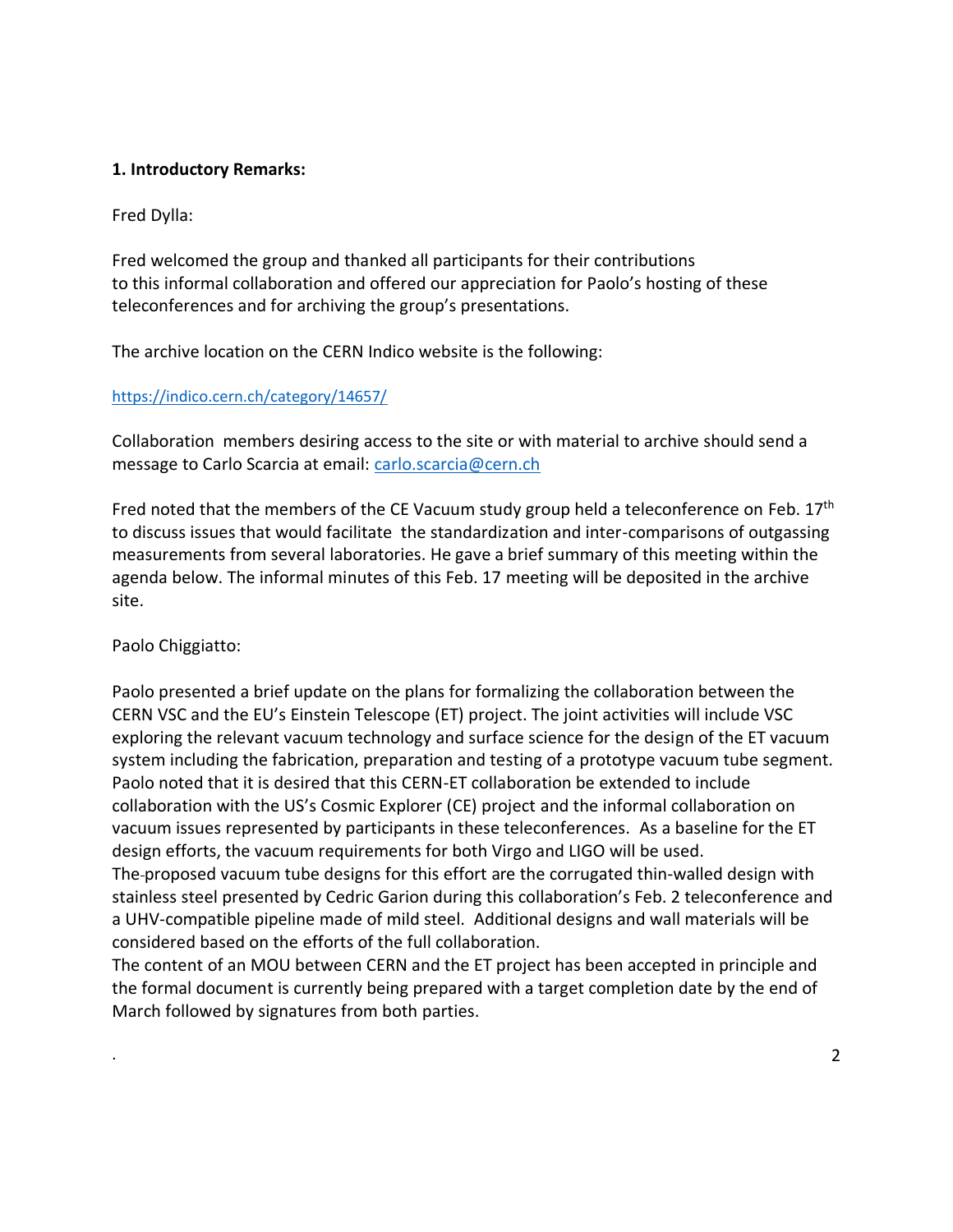#### Rai Weiss:

Rai noted that he has deposited a document in the collaboration's archive site that describes the baseline vacuum requirements of LIGO. He observed that these requirements have been met at both LIGO sites since the commissioning of the project. The cost of the as-built and installed 16 km of LIGO beam tubes was \$75M USD (in 1994 currency).

The contents of the "LIGO Baseline Directory" in this collaboration's archive is the following:

Files: LIGO\_beam tube summary and baseline.pdf LIGO beam tube costs 1994 dollars.pdf CE\_vacuum requirements and goals.pdf

Sub directories: backup information Beam tube baffling Beam tube alignment Beam tube residual gas phase fluctuations Beam tube pumping and outgassing Beam tube leaks and location Beam tube fab and installation Beam tube cleaning and test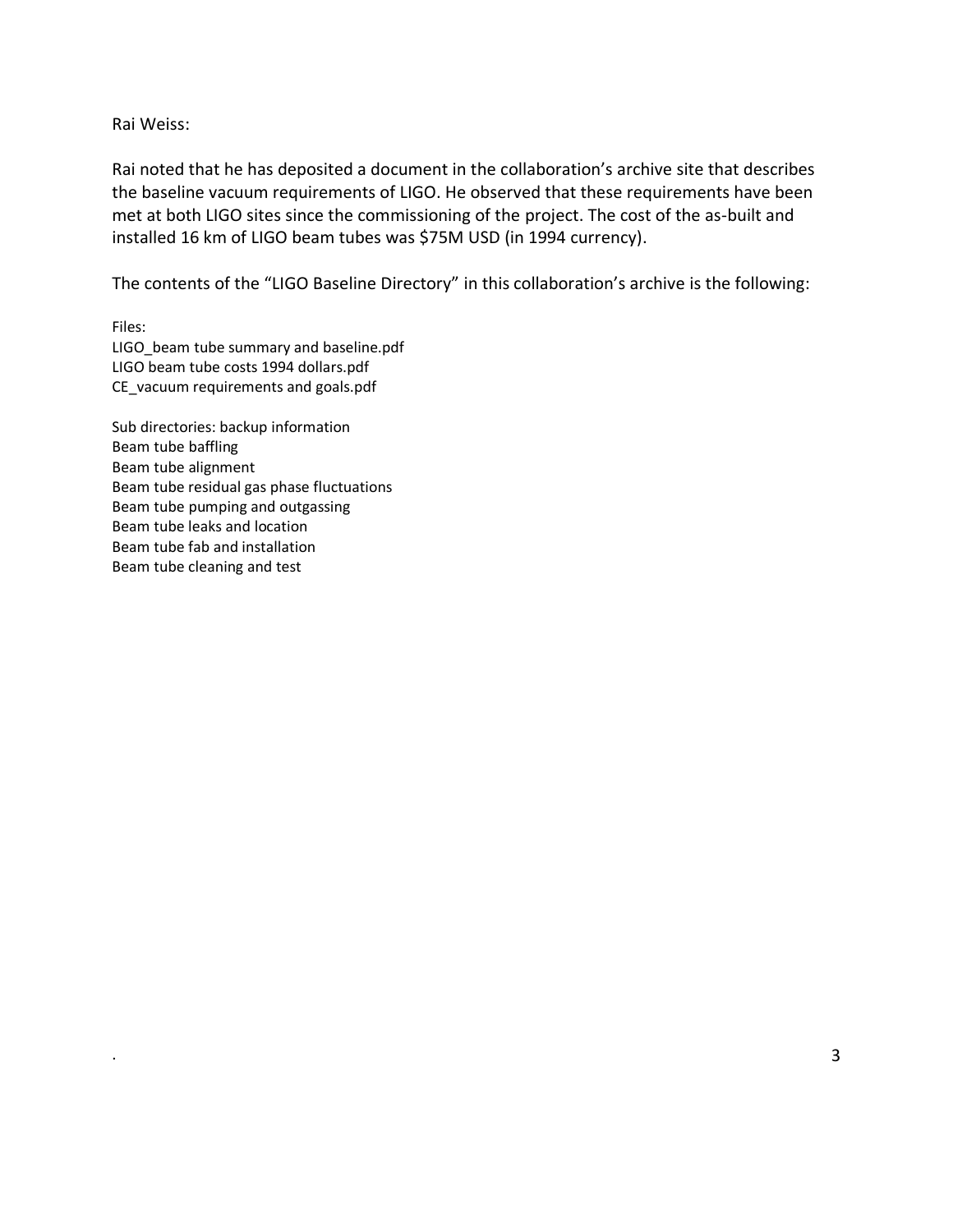## **2. Comparisons of international standards and nomenclature for mild steels**

Dan Henkel, MIT Consultant

The presentation compared several American and European standards for steels and reviewed the history of nomenclature changes over the last fifty years when purchasing steel. Examples were given that demonstrated an inherent level of complexity when defining a type of steel. Despite efforts to unify the standards, there has not been much success in harmonizing them. It is not often that one standard can be directly compared to another. In general, after all the attempts to collect standards from many organizations and simplify, the nomenclature from the 1960s still persists.

Standards from organizations such as AISI, SAE and UNS classify steel by composition only. Examples are 1020, 4130 and 304L. In contrast, ASTM and the EN standards were each developed for specific applications such as seamless pipe (A519) and structural steel (A36). The standards are comprehensive, covering composition, mechanical properties, test methods and size/shape tolerances. Thus, 1020 is included as a grade of A36 but A36 does not have to be 1020.

Certifications sheets for steels used to make vacuum system equipment for outgassing studies were gathered from the five labs and compared in the table below. Welspun is a pipe manufacturing facility that typically uses API X65 steel for transmission line pipe. Carbon is just above the upper limit for low carbon steel  $\langle$ <0.25) and manganese is high  $(1.40)$  to provide strength, stiffness and weldability. The closest material to Welspun is the E355C used by CERN. Although the W&M and NIST materials have lower manganese, it was recommended that they continue to use these materials for current outgassing studies until they can be upgraded to match transmission line pipe steel.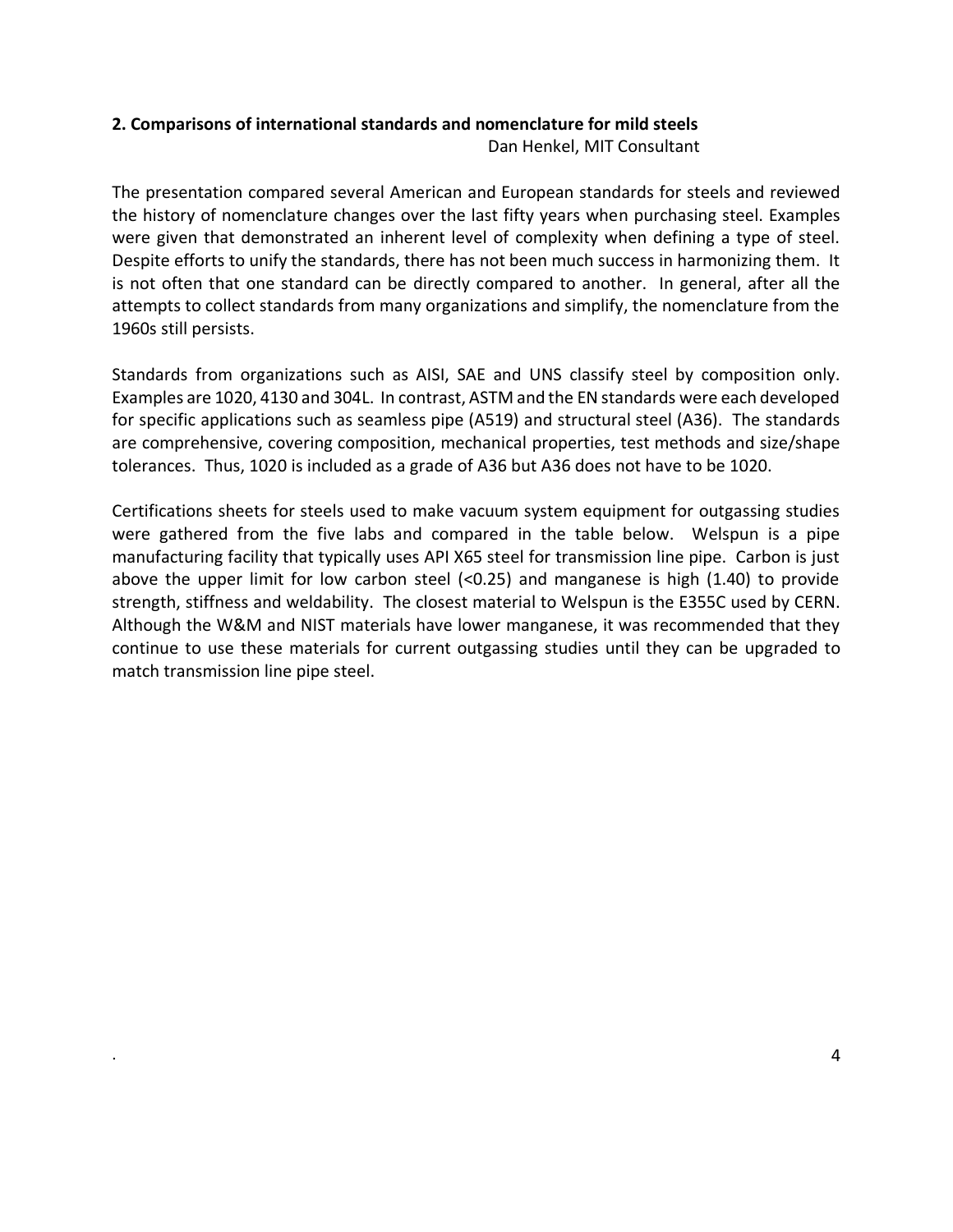|                   | <b>ASTM Type/Gr</b> | <b>UNS</b>    | EN                    | $\mathbf{C}$     | Mn            | P max | S max | Si               | cr   | Ni   | Mo   | Cu   |
|-------------------|---------------------|---------------|-----------------------|------------------|---------------|-------|-------|------------------|------|------|------|------|
|                   |                     |               |                       |                  | W&M           |       |       |                  |      |      |      |      |
| A36               | Plate               | G10200 C22    |                       | $0.18 - 0.23$    | $0.30 - 0.60$ | 0.040 | 0.050 |                  |      |      |      |      |
|                   |                     |               |                       |                  | <b>CERN</b>   |       |       |                  |      |      |      |      |
| A656              | 50                  |               | K12447 S355J2+AR 0.22 |                  | 1.60          | 0.035 | 0.035 | 0.55             |      | 0.30 |      |      |
| A572              | 50                  |               | K12447 S355J2+N       | 0.22             | 1.60          | 0.035 | 0.035 | 0.55             |      | 0.30 |      |      |
| A516              | $70+N$              | K02700 P355N  |                       | 0.31             | $0.85 - 1.20$ | 0.035 | 0.04  | $0.15 -$<br>0.30 |      |      |      |      |
| A519              | 1524                | G15240E355C   |                       | $0.19 -$<br>0.25 | 1.35-1.65     | 0.040 | 0.050 |                  |      |      |      |      |
|                   |                     |               |                       |                  | <b>NIST</b>   |       |       |                  |      |      |      |      |
| A36               | Plate               | G10220 S235JR |                       | 0.20             | 0.85          | 0.009 | 0.002 | 0.18             | 0.09 | 0.11 | 0.03 | 0.27 |
| A36               | Plate               | G10220 S235JR |                       | 0.20             | 0.86          | 0.012 | 0.008 | 0.15             | 0.18 | 0.09 | 0.03 | 0.26 |
| A36               | Plate               | G10220 S235JR |                       | 0.20             | 0.76          | 0.012 | 0.006 | 0.04             | 0.06 | 0.03 | 0.01 | 0.04 |
|                   |                     |               |                       |                  | Welspun       |       |       |                  |      |      |      |      |
| <b>API</b><br>X65 | PSL <sub>2</sub>    |               |                       | 0.26             | 1.40          | 0.04  | 0.05  | 0.45             |      |      |      |      |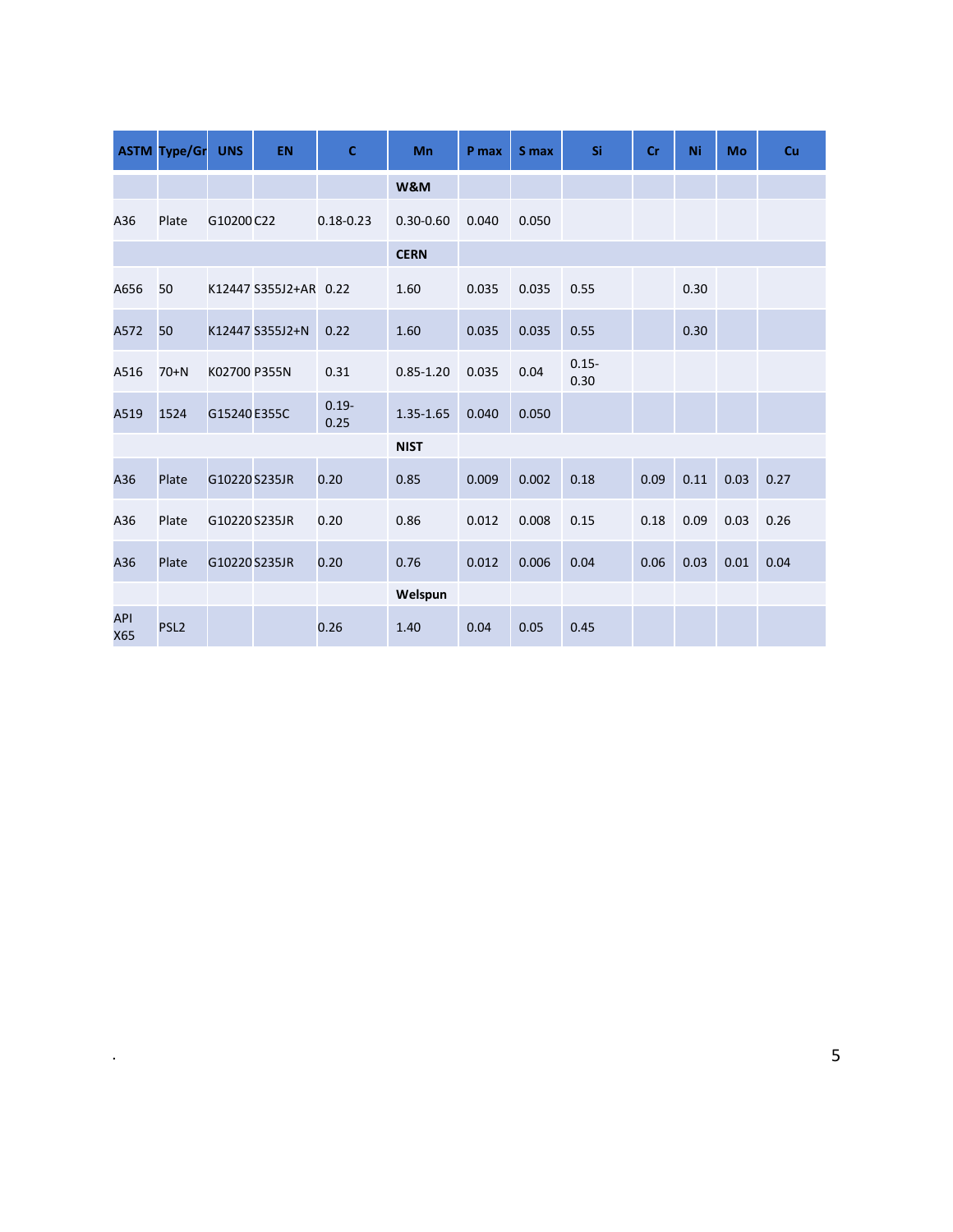# **3a. Discussion of means of standardizing outgassing measurements of water from mild steels** Fred Dylla, MIT consultant

On Feb. 17, members of the CE Vacuum Study Group held a teleconference to standardize procedures for preparing samples and measurement techniques for inter-lab comparisons of outgassing and surface characterization of mild steels. The full minutes of the discussion are archived on the collaboration's Indico site.

We discussed the necessity of standardizing the choice of material (for the mild steels under study), the cleaning and preparation procedures being used, the definition of some type of standard air exposure after initial pump-down, and subsequent recording and analysis of data in order to enhance inter-lab comparisons of the data among the CE Vacuum Group and our collaborators at CERN.

We agreed on the following:

1. **Cleaning procedures**: all groups would use a cleaning procedure that was documented to remove the grease that was typically applied to mild steels to minimize rusting during shipment, plus removal of the usual adventitious carbon contaminants.

2. **Chamber (or sample collection) treatment** prior to outgassing measurements: a.)prebake of the chamber to 100-150C for approximately 24 hrs to remove atmospheric  $H_2O$ . b.) pump-down to a base pressure of less than  $1 \times 10^{-7}$  torr.

3. **Exposure of the chamber to a "standard humid air" exposure**. For the purposes of these measurements (comparison of mild steels and treated steels to existing measurements of stainless steels ), a standard air exposure would be exposure to laboratory quality air at nominal 1 atm pressure with a measured relative humidity in the range of 40-50% for a period of approximately a 1hr.

4. Outgassing measurement: measure the P(H<sub>2</sub>O) versus time for at least 100 hrs after starting measurements.

5. **Material choice for mild steels**: for now continue measurements on the alloy that each group presently has on hand, which is A36 plate stock (type 1020 and 1022) being used at W&M and NIST.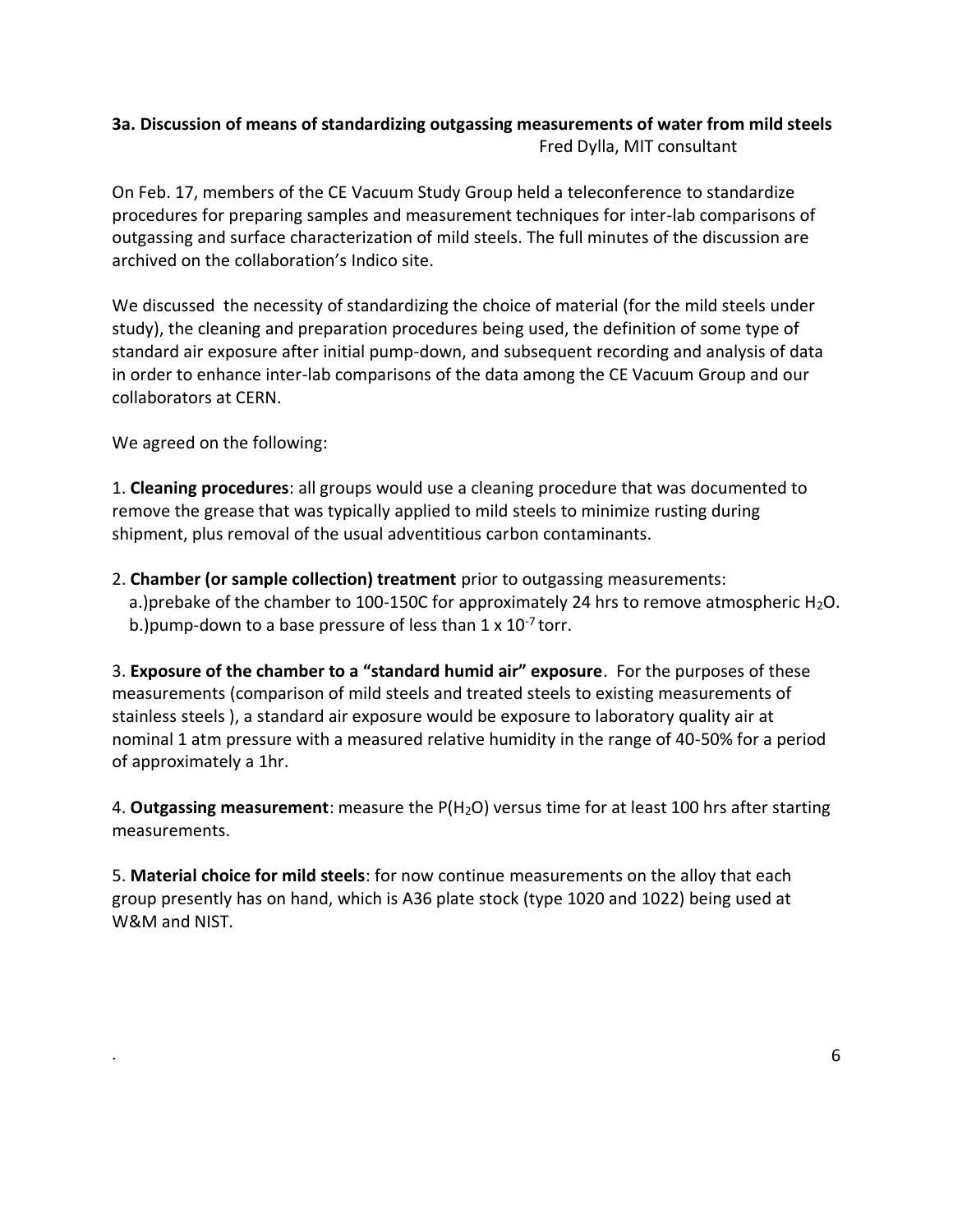#### **3b. Update on mild steel outgassing measurements at Jefferson Lab**

Joseph Maniscalco, ODU and JLab

Changes were made to the test apparatus used to study hydrogen outgassing of low carbon steel (AISI 1020). Specifically, the spinning rotor gauge was replaced with a broad range gauge (combination cold cathode and Pirani) and an orifice was installed between the test pipe and right-angle valve leading to a turbo pump cart. Throughput measurements of water outgassing rate were performed for air backfills with a range of humidity and exposure times. The pump down plots show the familiar power law dependence,  $Q(t) = Q_{1h}/t^{\alpha}$  with  $\alpha$  for each measurement  $\sim$  1. After evaluating properties of the new gauge, the JLab team plans to measure pump down times for the pipe sample at different ambient temperatures. A similar set of measurements will be performed with a 316L stainless steel tube sample for comparison.